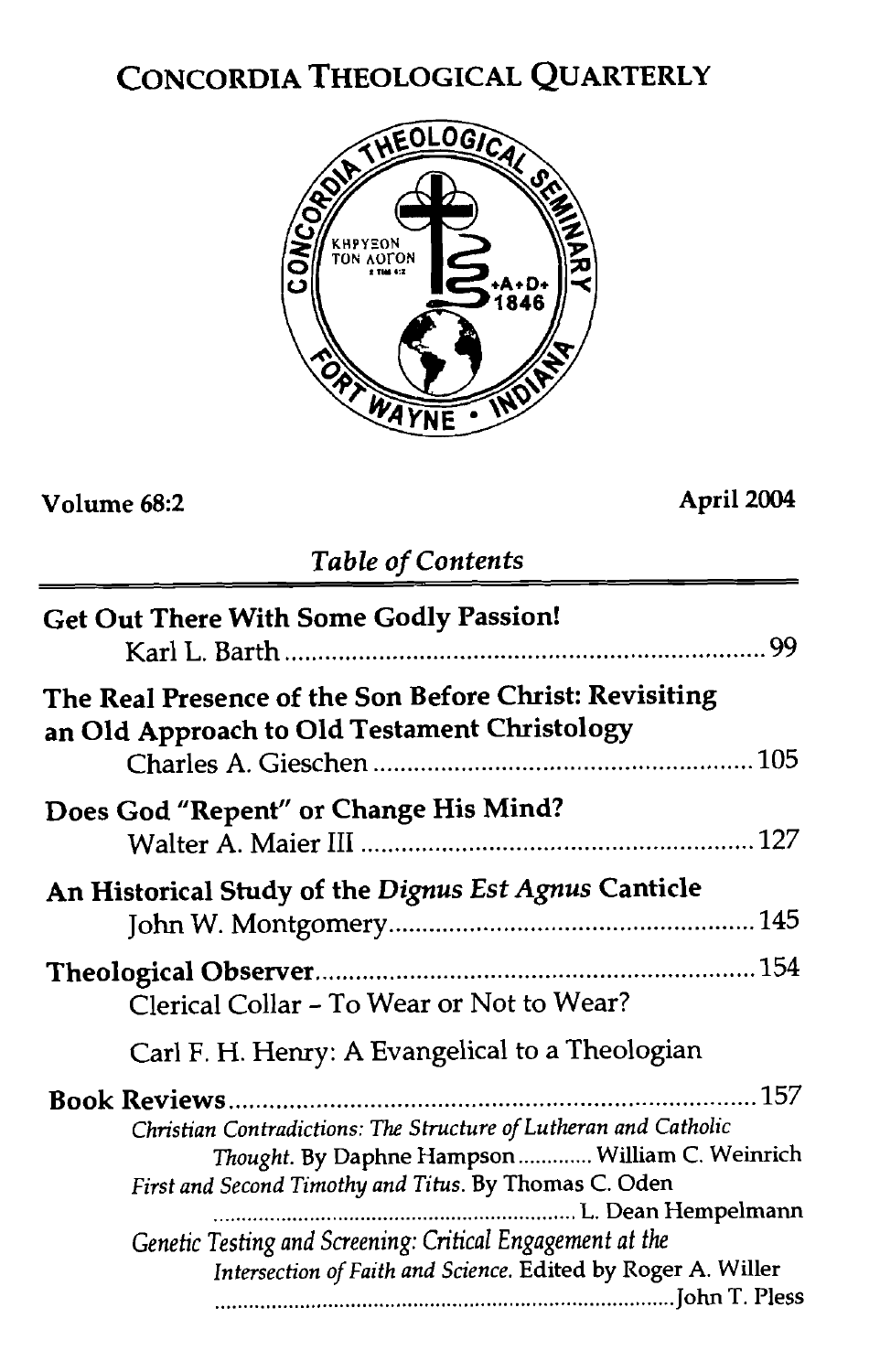| The Bible in Translation: Ancient and English Versions. By Bruce   |
|--------------------------------------------------------------------|
|                                                                    |
| The American Paradox: Spiritual Hunger in an Age of Plenty. By     |
|                                                                    |
|                                                                    |
| The Vision of the Pope: A Narrative $-A$ Parable about Christian   |
| Identity in an Ecumenical Age. By Edmund Schlink                   |
|                                                                    |
| The Living Text of the Gospels. By D. C. Parker  David P. Scaer    |
| Intelligent Design: The Bridge Between Science and Theology. By    |
|                                                                    |
| God's Gift to You. By Gaylin R. Schmeling  Mark J. Buchhop         |
| Origins of Democratic Culture: Printing, Petitions, and the Public |
| Sphere in Early-Modern England. By David Zaret                     |
|                                                                    |
| Servant of the Word: The Life and Ministry of C. F. W. Walther. By |
|                                                                    |
| Robert Grosseteste. By James McEvoyTimothy Maschke                 |
| Paul and the New Perspective: Second Thoughts on the Origin of     |
| Paul's Gospel. By Seyoon Kim Peter J. Scaer                        |
| The Power of God: Δύναμις in Gregory of Nyssa's Trinitarian        |
| Theology. By Michel Renè Barnes Carl L. Beckwith                   |
| Eerdmans Commentary on the Bible. Edited by James D. G. Dunn       |
| and John W. Rogerson  Charles A. Gieschen                          |
| 1 & 2 Kings. By Volkmar Fritz  Walter A. Maier III                 |
| Leviticus. Concordia Commentary. By John W. Kleinig.               |
|                                                                    |
| Christians in Society: Luther, the Bible, and Social Ethics. By    |
| William H. Lazareth Cameron A. MacKenzie                           |
| Our Suffering Savior: Exegetical Studies and Sermons for Ash       |
| Wednesday through Easter. By Christopher W. Mitchell.              |
| Jim Bushur                                                         |
| One Gospel from Two: Mark's Use of Matthew and Luke. Edited        |
| by David B. Peabody, Lamar Cope, and Allan J. McNicol              |
| Craig Miesner                                                      |
| Deuteronomy: A Commentary. By Richard D. Nelson                    |
|                                                                    |
|                                                                    |
|                                                                    |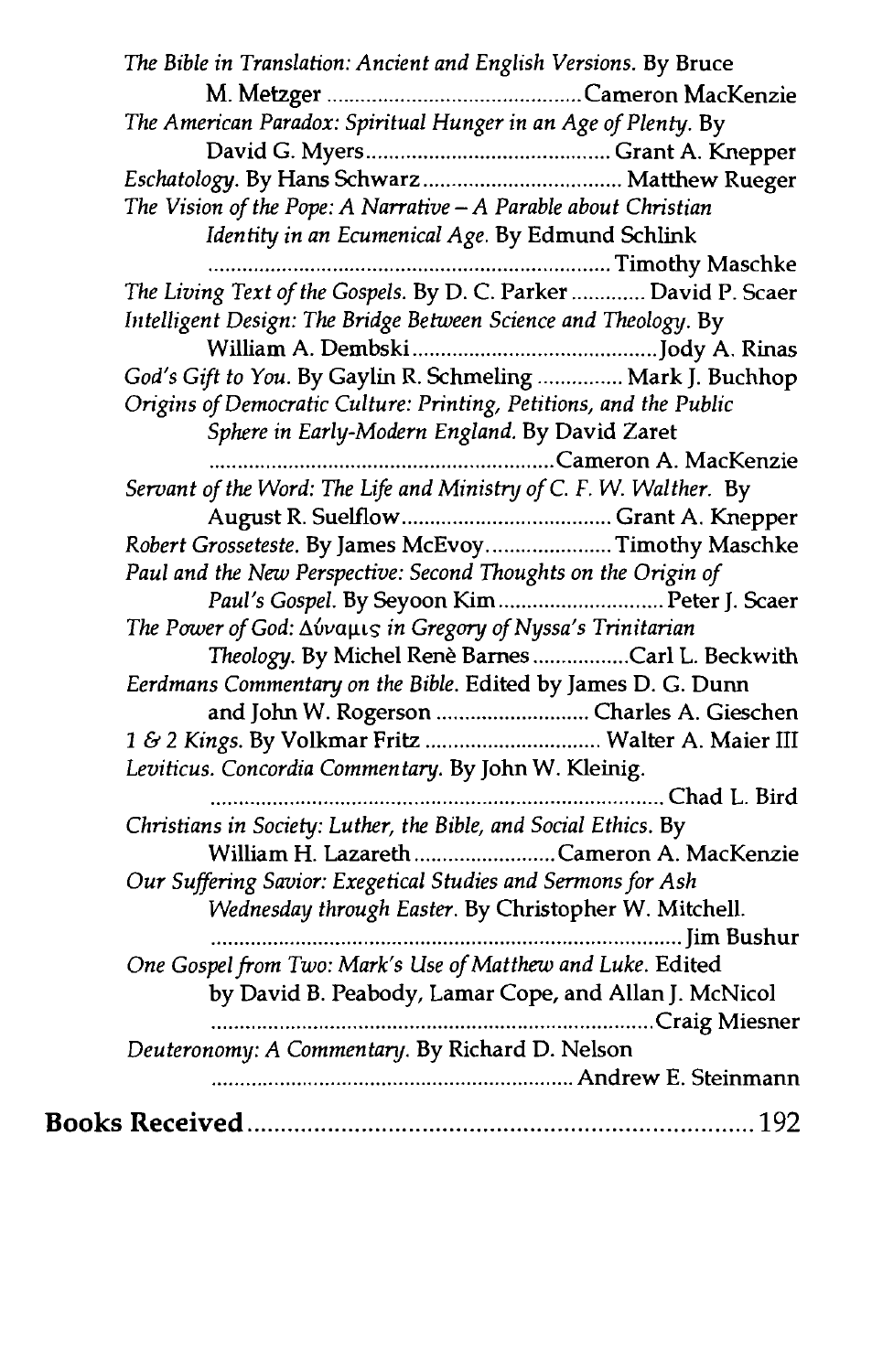## **Get Out There With Some Godly Passion! 2003 Commencement Address**

## **Karl L. Barth**

Each time one steps on this campus, memories are stirred. Concordia Theological Seminary, as you know, was a gift from Wilhelm Löhe, who was so instrumental in the founding of our beloved Synod. Indeed, it was of him that Dr. Walther, our first president, said: "Next to God, it is Pastor Löhe to whom our Synod is indebted for its happy beginning.... It may well honor him as its spiritual father."<sup>1</sup>

I am also reminded again today of the close ties that bind both Father Löhe and this seminary to the Barth family. My grandfather was one of Löhe's *Sendlinge*, who came to this country in 1864 to complete his theological studies, and grandmother was a deaconess under Löhe at Neuendettelsau in Bavaria. My father, G. Christian Barth, in turn, served as president of this institution in the years following the end of World War I1 (1945-1952). Needless to say, I am grateful to be here with you today and to share the joy of you graduates and your loved ones. Congratulations!

The word "commencement" reminds that the focus here is on the future. Yet it would hardly be appropriate this evening to ignore your long years of training and the many people who have touched your lives during those years. They are not only your pastors and your professors, but your fathers and mothers, your wives and sweethearts. They prayed. They worked. Many of them sacrificed so that both you and they might experience the happiness of this day. And their tears of joy tonight are, I am sure, all the reward they seek. We thank God for them.

Now then, in an issue of the *Atlantic* magazine there is an article by Jonathan Rauch, who describes himself as "an unrepentantly atheistic Jewish homosexual." Today he prefers to call himself an "apatheist," and he defines apatheism this way: "a disinclination to care all that much about one's own religion, and an even stronger disinclination to care about other people's." He rejoices that apatheism seems to be flowering in this country, and he hopes for "a world generously leavened with ... people who feel at ease with religion even if they are irreligious; people who may themselves d generously leavened with ... people<br>they are irreligious; people who may they are irreligious; people who may the<br>Love Leaves Heme (St. Louis: Concordia Publis<br>with is Pastor Emeritus and former if

<sup>&</sup>lt;sup>1</sup>Quoted in Erich Heintzen, Love Leaves Hcme (St. Louis: Concordia Publishing House, 1973), 73.

*The* **Rev.** *Dr. Karl* **L.** *Barth is Pastor Emeritus and former member of the Board of Directors for The Lutheran Church - Missouri Synod.*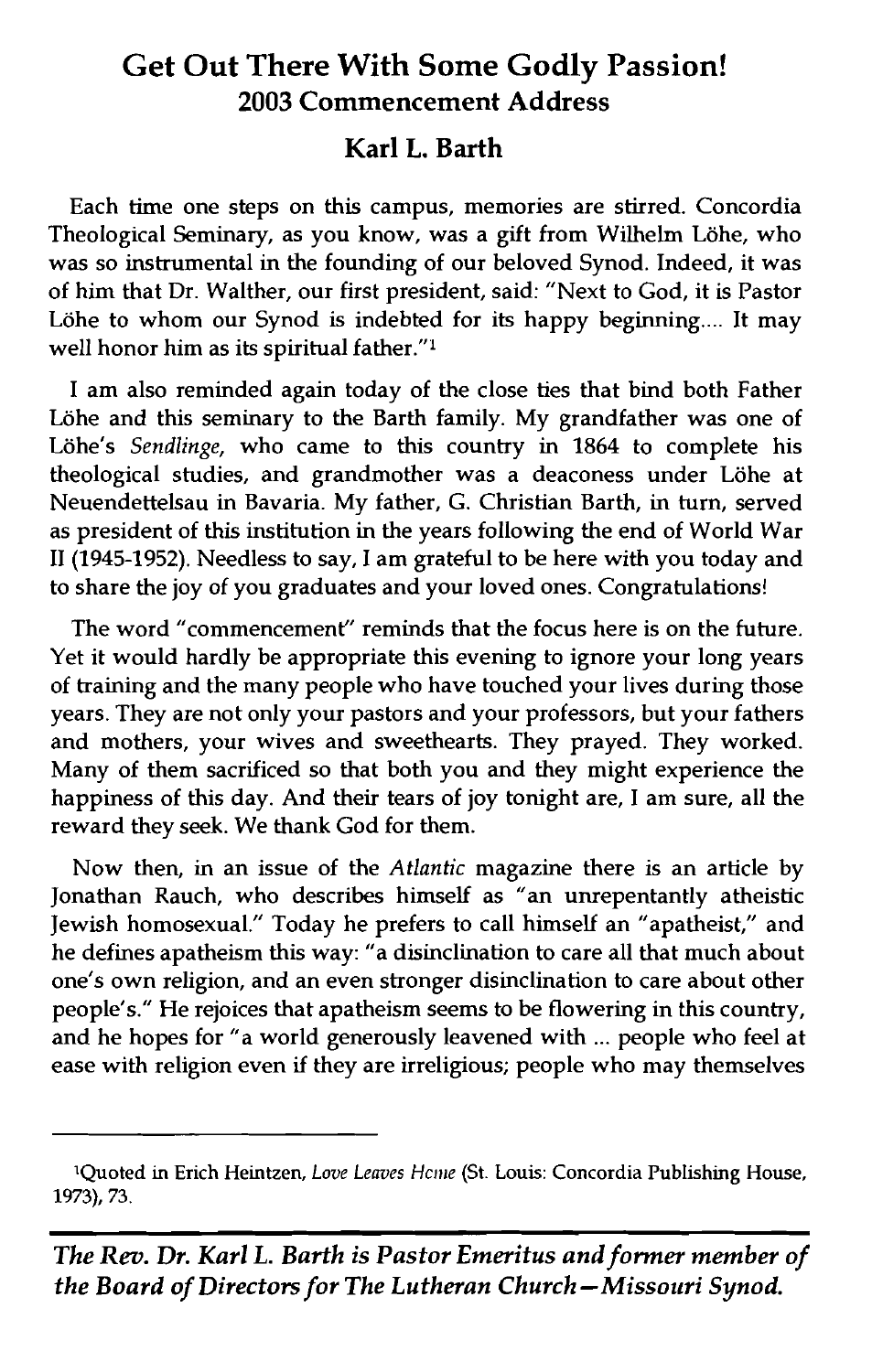be members of religious communities, but who are neither controlled by godly passions nor concerned about the ... religious beliefs of others."

Graduates, behold your world! Yes, the postmodern world is flowering, a world in which, as George Barna reminds us, almost eighty percent no longer believe in anything called absolute truth. And the message to you today is GET OUT THERE WITH SOME GODLY PASSION. The word "passion" is often used to describe sexual appetite. Here I use it, as Rauch does in his article, as an antonymn for apapthy-intense excitement, absolute commitment even unto death for your labors as "ministers of Christ and stewards of the mysteries of God"  $(1$  Cor.4:1).

Ī.

Get out there with godly passion for people and for their salvation in the Lord Jesus Christ! You have many models in Holy Scripture: Ezra, Isaiah, and Jeremiah all weep because of the rebellion of God's people. Paul is so distraught about his fellow Jews who "are ignorant of God's righteousness" (Rom. 10:3), anathema, separated from the Savior for them. Observe our Lord, who sheds tears over the city of Jerusalem for its refusal to take refuge under the shadow of his wings (Matt. 23:37).

However, it is not people in general who are to arouse godly passions in us. More than that, it is individual souls who are to be our concern as undershepherds of the Master. Yes, our Lord preached to the multitude in the sermon on the mount. And yes, he fed 4,000 at a time and 5,000 at a time. But see his passion for one grieving widow in Nain, one blind Bartimaeus on the road near Jericho. He tells the story of the one lost sheep, the one lost coin, the one lost son.

Indeed, one of the delightful features of the Gospel of Luke is that we have several episodes found only there in which our Lord turns his attention from the crowds to minister to just one sinner. His lecture in the synagogue is interrupted because there is a woman stooped over for eighteen years who needs healing. He is thronged along the highway; and who receives his attention but the little tax collector fellow who shinnied up the sycamore tree to see him. Salvation must come to his house. At Golgotha there is the criminal who will be with him in Paradise. And on the day of resurrection we do not find him announcing his victory on Israeli television. He walks the dusty road to Emmaus with Cleopas and his friend and "beginning at Moses and all the prophets [expounds] to them in all the Scriptures the things concerning himself" (Luke 24:27).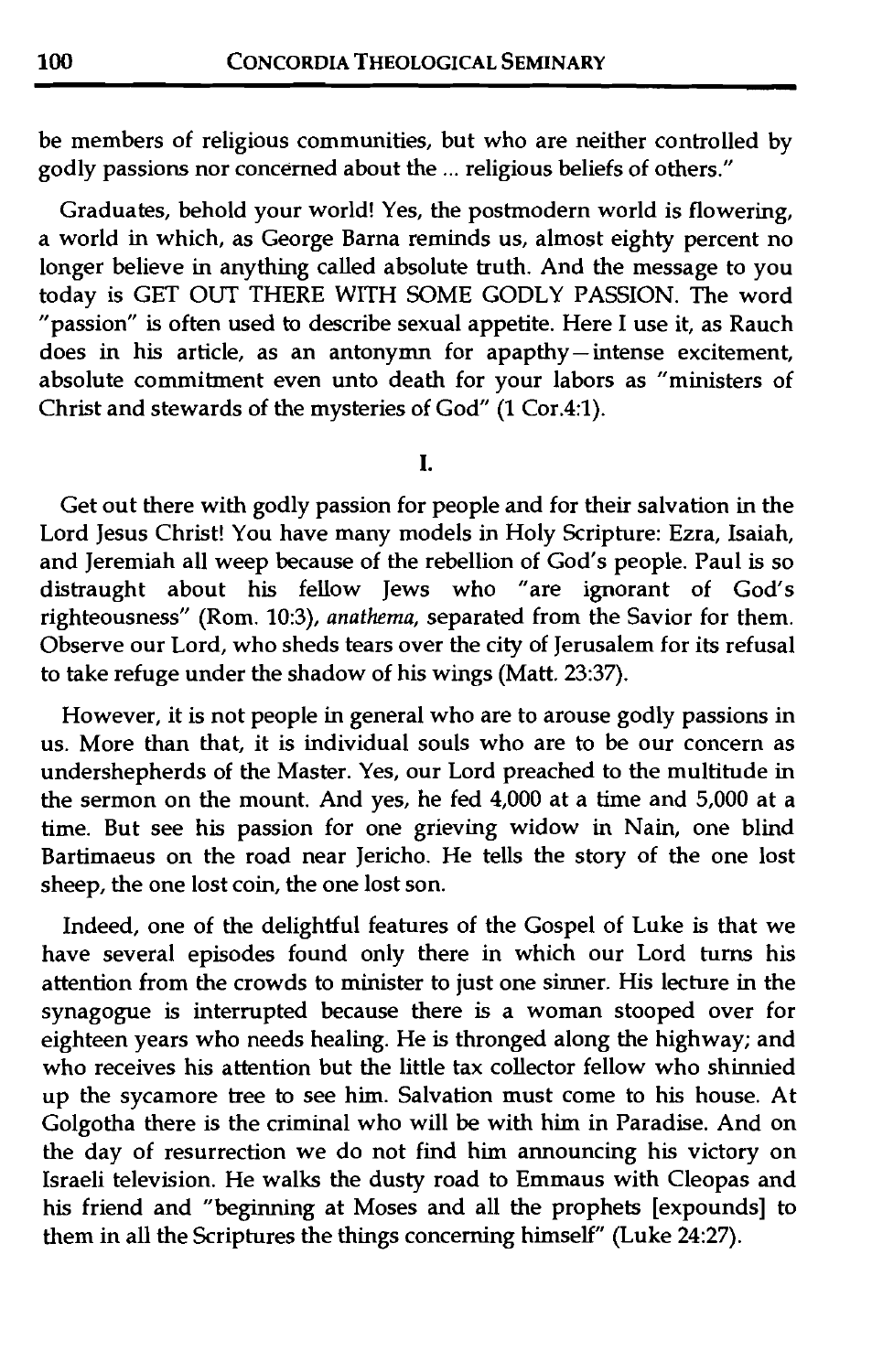As good Lutherans you ask, "What does this mean?" It means that it is all good and well to think big. To make big plans and to pray big prayers for the lost and dying billions. But it is also important to think small. Think one family at a time, one person at a time. Get out and visit that grandma who is lonely and despairing because her children never call. Take time to help that Christian teenager who wants to be faithful but is having such a hard time understanding what's going on inside of him. Give your computer a rest and exercise your fingers instead by pushing some doorbells in the community.

And when you think small, there is no room for a big ego. President Ronald Reagan used his mother Nelle's Bible for his oath of office. On the inside cover of that Bible are these words: "You can be too big for God to use, but you cannot be too small."2 John the Baptist had it right, also for each of us, when he said, "He must increase, but I must decrease" (John 3:30).

### II.

And doesn't it make sense-if you get out there with godly passion for people, you will have a godly passion to proclaim to them God's message of law and gospel.

How important is that? Why such passion to preach? In Melville's Moby **Dick** Ishmael describes the pulpit in the chapel of the town of Bedford with these words: "Its paneled front was in the likeness of a ship's bluff bows .... What could be more full of meaning?-for the pulpit is ever this earth's foremost part, all the rest comes in its rear; the pulpit leads the world.... Yes, the world's a ship on its passage out, and not a voyage complete; and the pulpit is its prow."s

Walther is less poetic but no less definite. In his lectures to the seminary students he said: "Among the various functions and official acts of a servant of the Church the most important of all, my friends, is preaching.... A minister who accomplishes little or nothing in preaching will accomplish little or nothing in anything else that he may do."

Walther continues: "Here is where the papists differ from us. They call their ministers priests and assert that the most important of all functions of a priest is to baptize, hear confession and pronounce absolution,

Quoted in My **Turn:** The Memoirs of Nancy Reagan (New York: Random House, 1989). **3Herman** Melville, Moby *Dick,* **51.**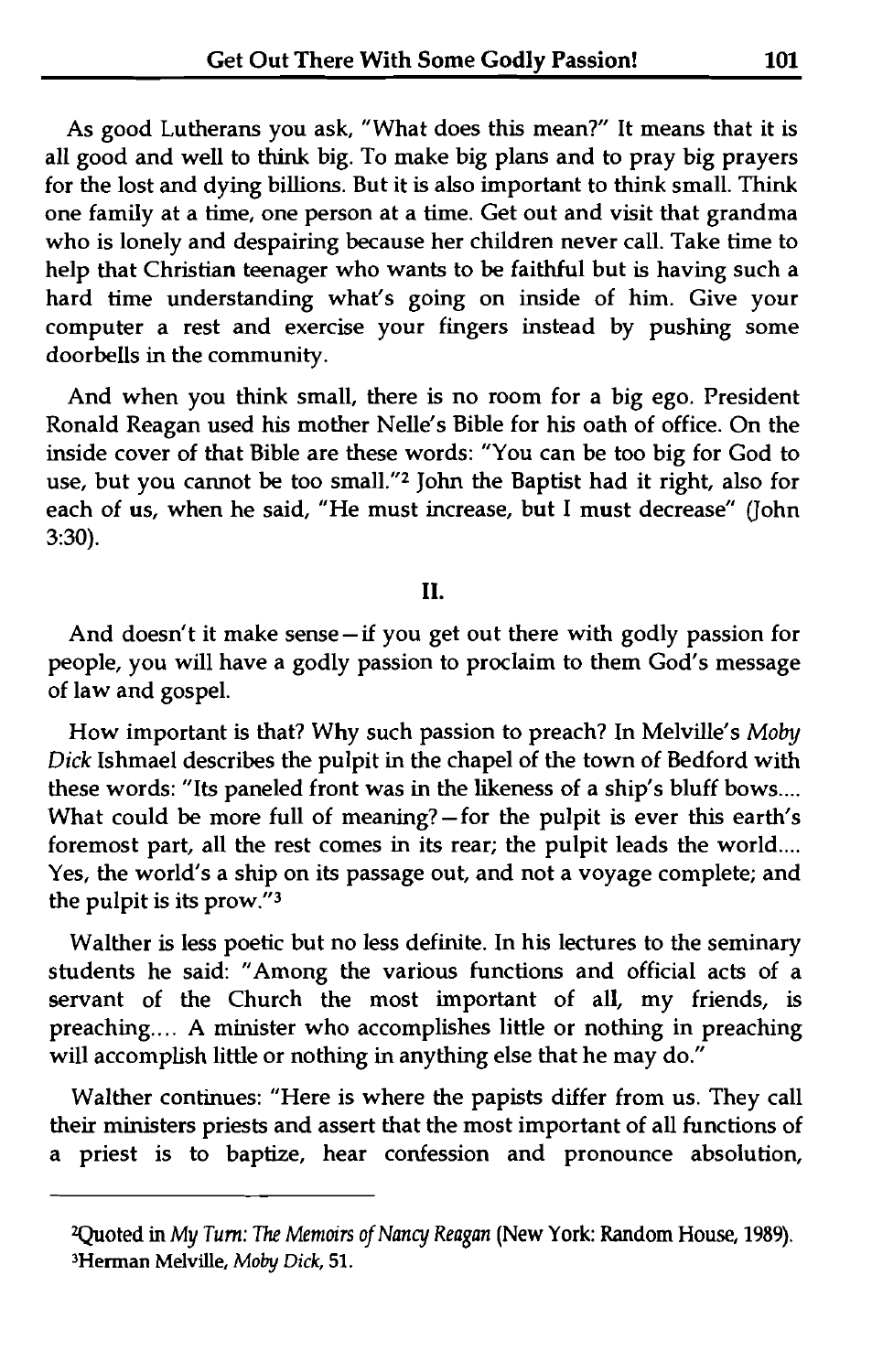administer communion.... We are forced to say that all baptizing, pronouncing absolution and administering communion is useless if these matters have not previously been made the subjects of preaching to the people."4

Melanchthon, in the Apology of the Augsburg Confession, says it all in one sentence: "The chief worship of God is the preaching of the Gospel."5

And what is to be preached we know-not the gospel of "liberal Christianity" as described by H. Richard Niebuhr, namely, "A God without wrath brought men without sin into a kingdom without judgment through the ministrations of a Christ without a Cross."<sup>6</sup>

Indeed, God is not without wrath, and we are not without sin. He declares, "The wages of sin is death" (Rom. 6:23), and "cursed is everyone who does not continue in all things which are written in the book of the law to do them" (Gal. 3:lO). No escape here on our part! Away with the insipid moralism that urges the hearers to try a little harder, love a little deeper, pray and give a little more.

The law must be preached. Dante explained through Beatrice that fallen man "could never make amends; he could not go as low in his humility as once. Rebellious, he had sought to rise in pride."' And God, as Luther reminds, "saves no one but sinners. He instructs none but paupers, and he makes alive only the dead."8

Yes, he does, and yes, he did. "You [and I] he made alive, who were dead in trespasses and sins" (Eph. 2:l). He "made us alive together with Christ" (v.5). How? "God was in Christ, reconciling the world to himself, not imputing their trespasses unto them.... He made him who knew no sin to be sin for us, that we might be made the righteousness of God in him" (2 Cor. 5:19,21). "All things have become new" **(v.17).** 

Dr. Walther goes on at length to his seminarians about the glory of this gospel ministry and says, in part: "You are not to prolong this poor,

<sup>4</sup>C.F.W. Walther, *The Proper Distinction Behoeen Law and Gospel* (St. Louis: Concordia Publishing House, **1929), 247.** 

SApology of the Augsburg Confession, XV, **42.** 

<sup>6</sup>Quoted by Richard John Neuhaus, "Can Atheists be Good Citizens?" *First Tllings*  (August/September **1991): 18.** 

<sup>&#</sup>x27;Dante, *The Divine Conledy.* The full quote appears in canto 7, lines **85-120.** 

<sup>8</sup>Martin Luther, "Lectures on Romans," vol. 25 of *Luther's Works,* trans. Jacob A. 0. Preus (St. Louis: Concordia Publishing House, **1972), 418.**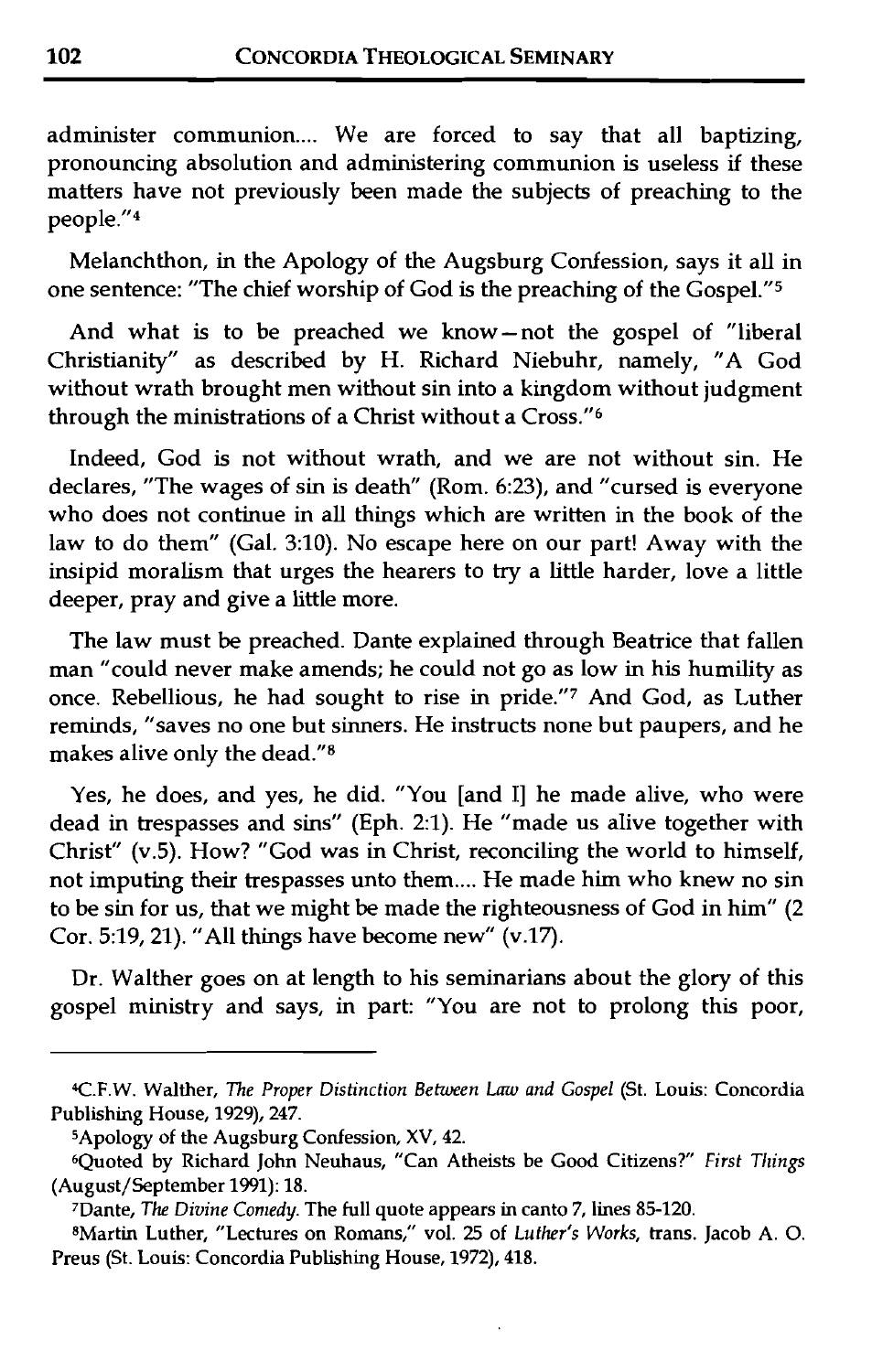temporal life of those entrusted to your care, but you are to bring to them the life that is the sum of all bliss, the life that is eternal, without end. You are not to raise those entrusted to your care from temporal death to live once more this poor temporal life, but you are to pluck them out of their spiritual and eternal death and usher them into heaven."<sup>9</sup>

No room for apatheism when you preach that sweet gospel, for, as the old salvation song shouts robustly, "The old devil's crown has got to come down, and that with a hullabaloo!" For "hullabaloo" read "godly passion."

#### III.

Let me say it one more time-get out there with a godly passion to be a pious, faithful leader. There are two passages from the letters of St. Paul to his friends in Corinth that seem especially relevant. The first is in 1 Corinthians 4, where the apostle, in the very first verse, reminds them to consider him and other Christian pastors as "servants of Christ and stewards of the mysteries of God." And because Paul knows he is first and foremost a servant of Christ he thinks it a small matter that they should judge him and/or compare him with Apollos, Peter, or anyone else. In verse 4 he asserts: "He who judges me is the Lord."

How appropriate these words are for pastors today in The Lutheran Church -Missouri Synod. Because the postmodern man is more concerned with how he believes than what he believes, we are tempted in our evangelistic outreach to tickle people's ears, and there are many who think they therefore should be evaluated on the basis of how good they make people feel. One journalist responds: "Those entrusted with the care of souls ... need not be grim-faced doom-criers. But at least they ought not to be like railway signalmen who, in order not to 'upset' the passengers by giving them bad news, smile and wave as the train goes by, hurtling toward a washed-out bridge."<sup>10</sup> And Margaret Thatcher, in her autobiography, reminds all leaders: "You cannot lead from the crowd."<sup>11</sup>

If that temptation is there when we seek to build God's church, it is there also when we are called upon to make decisions in the area of church fellowship. Here too our decisions dare not be made on the basis of how the world will judge us and/or our church. If the world is harsh in its judgment, we need remember that "the offense of the cross" (Gal. 5:11) has

**<sup>9</sup>Walthe1,** *Law and Gospel,* **37.** 

<sup>&</sup>lt;sup>10</sup>James Hitchcock in *St. Louis Review*, January 31, 1986.

<sup>11</sup>Margaret Thatcher, *The Downing Street Years* (New York: Harper Collin, 1993), 23.